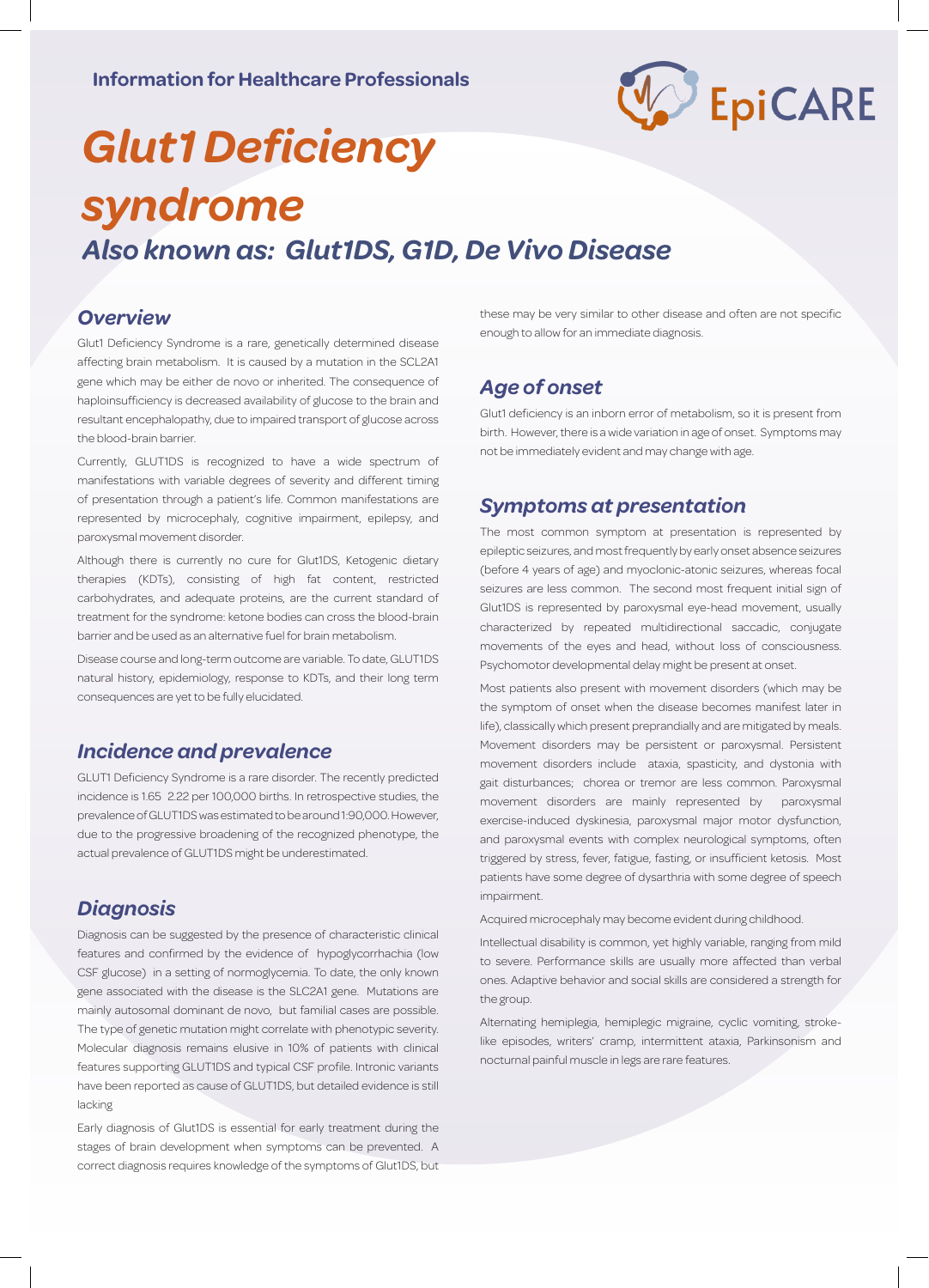# *How do seizure types change over time?*

Clinical manifestations shift over time from the infantile-childhood onset epilepsy to the adolescent-adult movement disorder.

Epileptic manifestations of Glut1DS tend to improve over time, as seizures may decline or disappear in late childhood, adolescence, or adulthood. However, in adolescence or adulthood the movement disorder tends to become more prominent.

#### *EEG features*

Similar to clinical findings, also neurophysiological findings are complex and variable. Electroencephalographic (EEG) findings may change in a single individual over time and may encompass focal, multifocal, generalized, or normal activity in the same patient at different times. In infants, the most common findings are represented by focal slowing and epileptiform discharges, whereas in children ages two years or older, 2.5 to 4 Hz generalized spike wave pattern is observed. Moreover, in a study comparing pre and postprandial EEG recordings, a significant reduction in epileptiform discharges was noted in the postprandial recording.

#### *Treatment*

There is no specific treatment for AHC. Ketogenic dietary therapies (KDTs), consisting of high fat content, restricted carbohydrates, and adequate proteins, are, to date, the gold standard treatment for the syndrome: ketone bodies can cross the blood brain barrier and can be used as alternative fuel for brain metabolism. Therefore, KDT should be started as early as possible. KDTs are usually effective in controlling seizures, and some patients may no longer require anti-seizure medications. Furthermore, cognitive delay and movement disorders may also improve with the ketogenic diet. The classic KDT (with a 3:1 or 4:1 fat-to-carbohydrate-plus-protein ratio), which provides higher levels of ketosis, is generally preferred in younger patients, while a more liberal versions — i.e. the modified Atkins diet — may be adequate alternatives and promote compliance in adolescents or adults. Dietary therapy should be maintained indefinitely, continuing into adulthood, as symptoms may return upon discontinuation.

Some patients receive treatment with anti-seizure medications , and may be already in treatment at the time of diagnosis. These drugs do not address the metabolic defect which is the underlying cause of Glut1DS, but may be used as an add-on to the ketogenic diet for seizure control, although there are concerns regarding the interaction of these drugs with the diet.

# *Follow-up evaluations*

Aimed at monitoring the evolution of GLUTDS1 symptoms and the efficacy / tolerability of the KDT:



*Pasca L, De Giorgis V, Macasaet JA, Trentani C, Tagliabue A, Veggiotti P. The changing face of dietary therapy for epilepsy. Eur J Pediatr. 2016 Oct;175(10):1267-76. doi: 10.1007/s00431-016- 2765-z. Epub 2016 Sep 1.*

# *Individualized emergency protocols*

Individualized emergency protocol is mandatory for those patient treated with KDT.



*Pasca L, Varesio C, Ferraris C, Guglielmetti M, Trentani C, Tagliabue A, Veggiotti P, De Giorgis V. Families' Perception of Classic Ketogenic Diet Management in Acute Medical Conditions: A Web-Based Survey. Nutrients. 2020 Sep 24;12(10):2920.* 

# *Provide patient/carer with:*

• Adequate support for the application of dietary therapy (multidisciplinary ketogenic diet team)

• Indications for rehabilitation and support (neuropsychological evaluation, physical therapy, speech therapy, support for intellectual development)

• Genetic counselling



Authors: Monica Lucente ( Italian GLUT1DS Association); Valentina De Giorgis and Costanza Varesio ( IRCCS Mondino Foundation, Pavia; Brain and Behavioral Department, University of Pavia, Italy). The European Commission support for the production of this publication does not constitute endorsement of the contents which reflects the views only of the authors, and the Commission cannot be held responsible for any use which may be made of the information contained therein.



Co-funded by the European Union

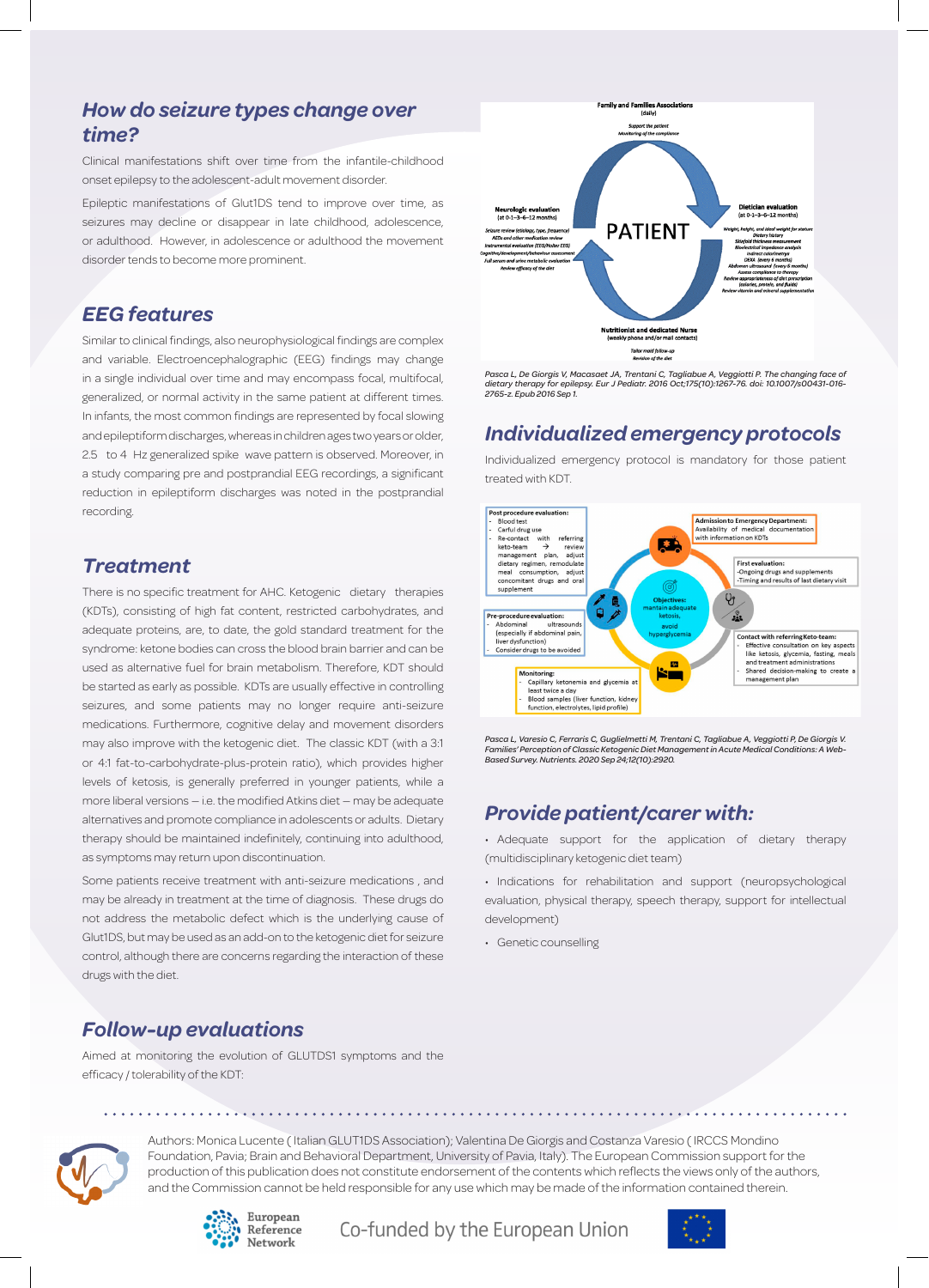

# *Glut1 Deficiency Syndrome Also known as: Glut1DS, G1D, De Vivo Disease*

#### *Overview*

Glut1 Deficiency Syndrome is a rare genetic disease affecting brain metabolism. Glut1 is the protein responsible for the transport of glucose, the brain's main source of energy, across the blood-brain barrier. It is produced by the SLC2A1 gene on Chromosome 1. If this gene is damaged by a mutation, enough of the transporter protein might not be produced, or else what is produced might not be effective enough to ensure sufficient glucose transport. Since glucose is the main fuel source for the brain, and it is important for cerebral metabolism and neural function, in patients with Glut1 deficiency, the brain doesn't receive enough energy for normal development and function: a Glut1DS brain is always hungry and might not function properly. The predominant symptoms are represented by epilepsy, developmental delay, cognitive impairment, language impairment and movement disorders.

There is currently no known cure for Glut1DS, but there are methods of treatment, namely represented by a special diet called Ketogenic Dietary Therapy (KDT), which may help nourish the brain and prevent or improve symptoms, providing alternative fuel to the brain. The disease course is variable among affected people, and information on longterm outcome, frequency of the disease and efficacy of KDTs still need to be further studied.

#### *How common is GLUT1DS?*

GLUT1DS is a rare disease, which means it affects a small number of people compared to the general population (a disease is defined rare if it affects less than 1:2,000 people). GLUT1DS affects an estimated 1.65- 2.22 in 100,000 live births. Its prevalence (population affected at a given time) is estimated to be around 1:90,000. However, its prevalence is thought to be underestimated especially in adults.

# *When do symptoms first appear?*

Glut1 deficiency is an inborn error of metabolism, so it is present from birth. However, symptoms may not be immediately evident and may change with age. Symptoms may begin in early infancy with paroxysmal eye-head movements, early-onset epilepsy or delay in acquisition of psychomotor milestones, or later in childhood with cognitive delay and motor disturbances.

#### *How is Glut1DS diagnosed?*

A correct diagnosis requires knowledge of the symptoms of Glut1DS, but these may be very similar to other disease and often are not specific enough to allow for an immediate diagnosis. When symptoms lead to the suspicion of Glut1DS, a sample of cerebrospinal fluid (CSF) when fasting might be collected, in order to compare the glucose levels to those in the blood. In GLUT1DS patients, the CSF glucose levels are abnormally low. Alternatively, or after CSF sampling, genetic testing looking for causative variants in the SLC2A1 gene might be performed. However, some patients with Glut1DS may not have an identified mutation in SLC2A1, and research is ongoing into potential alternative genes which may lead to Glut1DS.

Early diagnosis of Glut1DS is essential for early treatment during the stages of brain development when symptoms can be prevented; however, Glut1DS manifestations may be very similar to other disease and often are not specific enough to allow for an immediate diagnosis.

# *What are the symptoms at onset in Glut1DS?*

The most common symptoms at presentation are drug-resistant seizures, usually characterized by absence seizures (the child looks fixed for some seconds) or myoclonic-atonic seizures (the child presents with massive jerks of muscles, followed by loss of muscle tone causing a drop). The second most frequent early sign of Glut1DS is the paroxysmal eye-head movement, characterized by involuntary repeated multidirectional movements of the eyes and head as if "watching a fly", without loss of consciousness. Most patients also present with a motor impairment, which may be fixed and persistent or paroxysmal. Patients may experience ataxia, spasticity, and dystonia, thus leading to unstable and uncoordinated gait. Patients may also experience episodic movement disorders, mainly represented by paroxysmal exercise-induced dyskinesia, paroxysmal major motor dysfunction, and paroxysmal events with complex neurological symptoms, often stimulated by stress, fever, fatigue, fasting, or insufficient ketosis. Most patients present also with variable degrees of psychomotor delay and cognitive impairment, speech and language are also involved. Acquired microcephaly (a progressive slowdown of head growth) may become evident during childhood.

#### *How do symptoms change over time?*

Epileptic manifestations of Glut1DS tend to improve over time, as seizures may decline or disappear in late childhood, adolescence, or adulthood. However, as epileptic manifestations decrease, there is a shift in adolescence or adulthood towards a more prominent movement disorder. The language disorder doesn't worsen but it could be more prominent and affect social functioning in adolescence or adulthood.